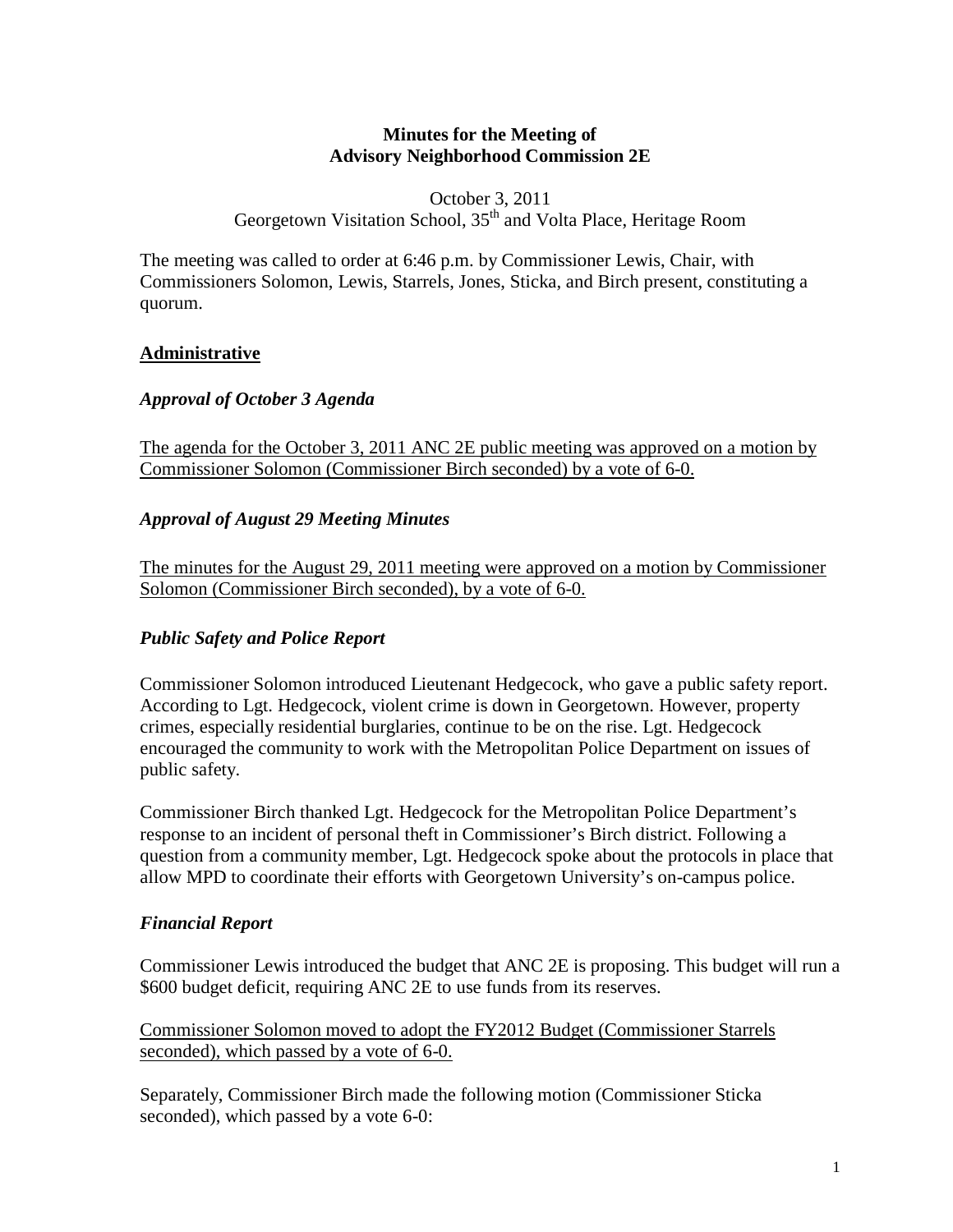ANC 2E approves effective as of October 1, 2011 a salary for Ms. Melanie Gisler, Executive Director of the Commission, a half-time position of at-will employment, of \$1,270.83 per month payable monthly in arrears, and a maximum of \$15,250 for such salary payments in any twelve-month period.

## *Transportation Report*

Commissioner Lewis reported on the removal of several Circulator stops along Wisconsin Ave. Commissioner Lewis asked the community to be observant of the affects of this change and report those they find problematic to ANC 2E. A representative from the District Department of Transportation spoke about the need for additional capital funds to make Circulator expansion possible.

Commissioner Jones updated the community on  $\overline{O} \& P$  Street rehabilitation project. A representative from DDOT reported on its new initiative to reserve parking for residents and communicate to residents where available parking is from day to day. The contractor from the project said that the project remains generally on-time.

Commissioner Starrels updated the community on several projects that DDOT has been completing in Georgetown.

## *Public Works*

Commissioner Jones reported that the Department of Public Works held a meeting to present on the impact that the city's budgets cuts were having on the agency.

## **Community Comment**

The Georgetown BID presented on its upcoming event, "Taste of Georgetown." Commissioner Starrels emphasized the importance of signage for road closures.

Upon the arrival of Mayor Vincent C. Gray, Commission Chair Lewis thanked Mayor Gray for his strong support of the Commission's and community's position on the Georgetown University 2010-2020 campus plan. Councilmember Jack Evans introduced Mayor Gray and Mayor Gray addressed the community. Community members engaged in a discussion with Mayor Gray on a number of topics. Among those covered were voting representation for D.C. residents, the proposed cycle tracks on L and M Streets, the ANC redistricting process, community safety, mayoral engagement with students, a statement of support by the Mayor for university enrollment caps, the O and P Street rehabilitation project, and the importance of high-quality public and charter middle schools.

## **New Business**

## **3050 R Street, NW, Hurt Home**

Commissioner Lewis described a the proposal for the widening of the curb cut for Hurt Home. After discussion with residents, Commissioner Lewis made the following motion (Commissioner Birch seconded), which passed 6-0: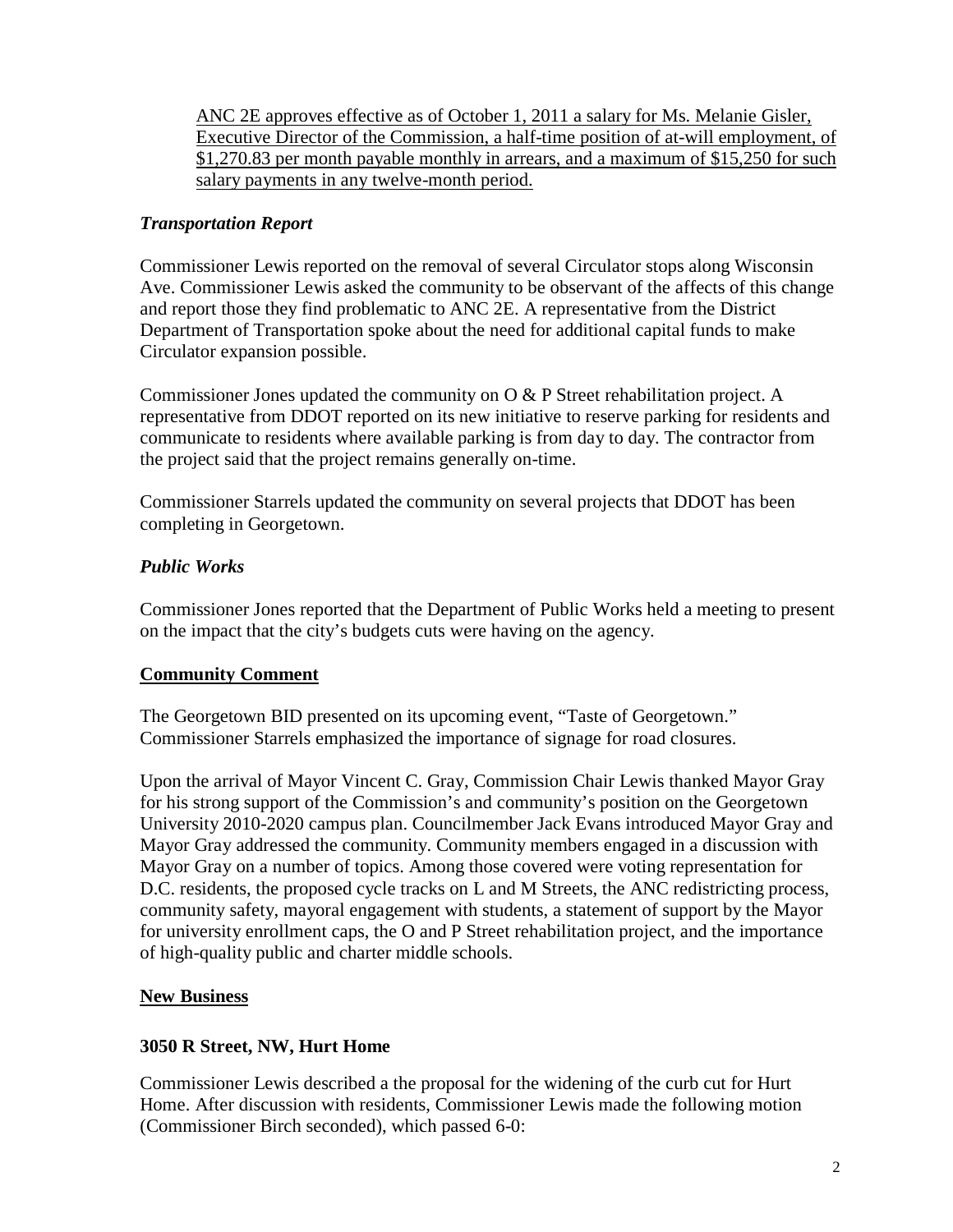ANC 2E has no objection to widening the curt cut at 3050 R Street, NW as proposed by the developer. ANC 2E urges the District Department of Transportation to, in connection with any widening, take the following actions: a) use materials consistent with the historic fabric of the area but nevertheless different enough in color or texture from existing materials to indicate the sidewalk across the curb cut; and b) consider the possibility of adding a stop sign across from the curb cut.

# **1645 31st Street, NW, Friendly-Williams-Addison property**

Commissioner Lewis described the history of this development, noting that the tax-status as "vacant" property, which carried a higher tax rate, was given to the property in light of delays and objectionable conditions occurring when a different developer owned it. After discussion with residents and a representative from the property, Commissioner Lewis made the following motion (Commissioner Starrels seconded), which passed 6-0:

ANC 2E supports returning the real property tax status of 1645 31st Street, NW to residential status rather than vacant status in light of the new ownership and the fact that the property is now actively on the market for sale.

## **Rose Park Phase II Master Plan**

Commissioner Birch spoke on the plan currently being proposed for Rose Park. Commissioner Birch made the following motion (Commissioner Sticka seconded), which passed 6-0:

ANC 2E supports Phase II of the Rose Park Master Plan and commends the Friends of Rose Park for developing a plan to improve the park's amenities and improve the safety of the park for the enjoyment of all individuals in the community.

## **Proposed adjustments to G2 and D2 Metrobus schedules**

Commissioners Lewis and Sticka spoke on Metrobus' proposal to cut late-night service to the G2 and D2 buses. After discussion, Commissioner Sticka made the following motion (Commissioner Birch seconded), which passed 6-0:

ANC 2E opposes the cutting of late-night service to the G2 and D2 Metrobus schedules. We are concerned about the manner in which these changes will affect transportation in and out of the community as well as the affect that these changes will have on the employees of the Georgetown Hospital.

## **3029 Q Street, NW request for emergency hearing for application for a curb cut**

A representative spoke on the need for an emergency curb cut. After discussion about process, Commissioner Lewis made the following motion (Commissioner Birch seconded), which passed 6-0:

ANC 2E does not object to a curb cut at 3029 Q Street, NW considering the extraordinary circumstances presented as long as the curb cut is provided on a temporary basis. We give this approval under the condition that if and when the circumstances for the need for this curb cut change, the owner will restore the cub cut to its original position.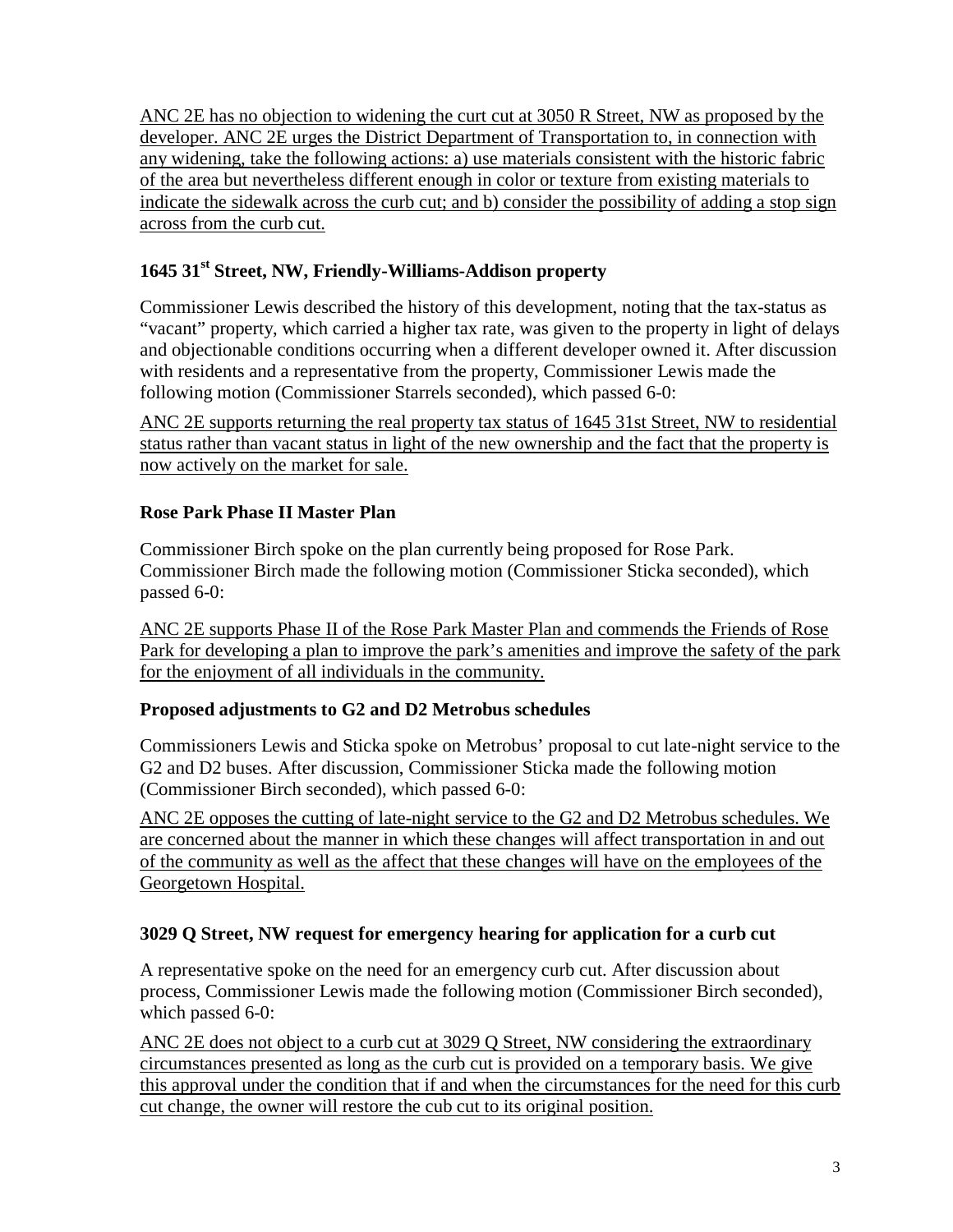### **Farmers Market at Hardy School – agreement on hours of operation**

Commissioner Solomon spoke about the positive impact that the Hardy's Farmers Market has had on the community. He said that some vendors are now requesting an earlier opening time to allow for additional set-up time. After discussion, Commissioner Solomon made the following motion (Commissioner Sticka seconded), which passed 6-0:

ANC 2E recognizes the positive impact that the Farmers' Market at the Hardy School has had on the communities of Burleith and Georgetown. ANC 2E supports these changes to the existing Voluntary Agreement: 1) Vendors may begin set-up at 7:00am, 2) During market hours acoustic music may be played within the market's grounds.

### **Old Georgetown Board**

Commissioner Lewis rescued himself from the consideration and vote of all of the following items relating to the Old Georgetown Board on the ANC 2E agenda for this meeting. Commissioner Birch chaired the meeting for consideration of the following OGB-related matters.

### *Regular Calendar*

### **Large-Scale and Public Projects**

### **With regard to 3000 K Street, NW, OG 11-252 (HPA 11-433):**

A representative from Washington Harbour spoke about how their proposal has changed since their last meeting with the Old Georgetown Board. Among the changes are modifications to the property's tower, the lighting system, and the location of the bars.

After discussion by the representative as well as neighbors and Commissioners, Commissioner Starrels proposed the following motion (Commissioner Solomon seconded), which passed 5-0:

ANC 2E appreciates the evolution of the design of Washington Harbour as presented. It seems to reflect the concerns of the Old Georgetown Board. ANC 2E approves of the continued evolution of the project.

## **Private Projects**

#### **With regard to 3254 O Street, NW, OG 11-162 (HPA 11-255):**

The applicant spoke about the changes made to the proposal since last month. After discussion by neighbors and the representative, Commissioner Jones made the following motion (Commissioner Birch seconded), which passed by a vote of 5-0:

ANC 2E objects to the concept as proposed. The proposed massing is too large and the style of the two-story structure creates a residential design appearance, which is incompatible with the historic character of the service buildings along this alley.